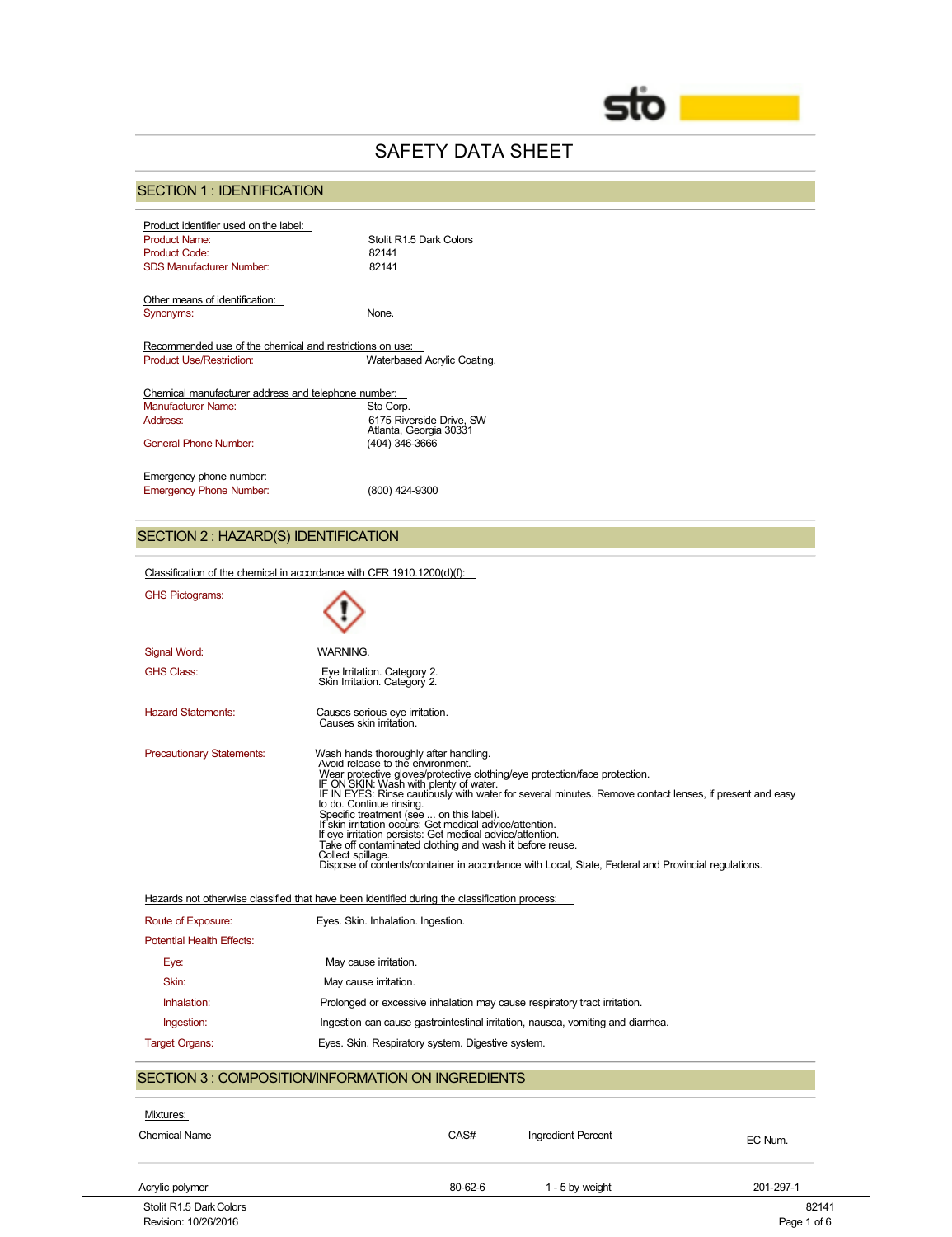| Acrylic polymer            | No Data    | $10 - 30$ by weight |           |
|----------------------------|------------|---------------------|-----------|
| Barium sulfate             | 7727-43-7  | 5 - 10 by weight    | 231-784-4 |
| Calcium carbonate          | 1317-65-3  | 30 - 60 by weight   | 215-279-6 |
| Crystaline silica (Quartz) | 14808-60-7 | 1 - 5 by weight     | 238-878-4 |
| Perlite                    | 93763-70-3 | 1 - 5 by weight     |           |
| Water                      | 7732-18-5  | $10 - 30$ by weight | 231-791-2 |

## SECTION 4 : FIRST AID MEASURES

|  |  | Description of necessary measures: |  |  |  |  |
|--|--|------------------------------------|--|--|--|--|
|  |  |                                    |  |  |  |  |

| Eye Contact:         | Immediately flush eyes with plenty of water for at least 15 to 20 minutes. Ensure adequate flushing of the eyes by separating the eyelids with fingers. Get immediate medical attention. |
|----------------------|------------------------------------------------------------------------------------------------------------------------------------------------------------------------------------------|
| <b>Skin Contact:</b> | Immediately wash skin with plenty of soap and water for 15 to 20 minutes, while removing<br>contaminated clothing and shoes. Get medical attention if irritation develops or persists.   |
| Inhalation:          | If inhaled, remove to fresh air. If not breathing, give artificial respiration or give oxygen by trained<br>personnel. Seek immediate medical attention.                                 |
| Ingestion:           | If swallowed, do NOT induce vomiting. Call a physician or poison control center immediately. Never give<br>anything by mouth to an unconscious person.                                   |

## Most important symptoms/effects, acute and delayed:

| <b>Other First Aid:</b> | First Responders should provide for their own safety prior to rendering assistance. |
|-------------------------|-------------------------------------------------------------------------------------|
|-------------------------|-------------------------------------------------------------------------------------|

## SECTION 5 : FIRE FIGHTING MEASURES

### Suitable and unsuitable extinguishing media:

| Suitable Extinguishing Media:                                   | Use dry chemical or foam when fighting fires involving this material. Water mist may be used to cool<br>closed containers.                                                                                                              |  |  |
|-----------------------------------------------------------------|-----------------------------------------------------------------------------------------------------------------------------------------------------------------------------------------------------------------------------------------|--|--|
| Unusual Fire Hazards:                                           | Material may spatter above 100 °C/212 °F.                                                                                                                                                                                               |  |  |
|                                                                 |                                                                                                                                                                                                                                         |  |  |
| Special protective equipment and precautions for fire-fighters: |                                                                                                                                                                                                                                         |  |  |
| <b>Protective Equipment:</b>                                    | As in any fire, wear Self-Contained Breathing Apparatus (SCBA), MSHA/NIOSH (approved or equivalent)<br>and full protective gear.                                                                                                        |  |  |
| <b>Fire Fighting Instructions:</b>                              | Evacuate area of unprotected personnel. Use cold water spray to cool fire exposed containers to<br>minimize risk of rupture. Do not enter confined fire space without full protective gear. If possible,<br>contain fire run-off water. |  |  |
| <b>NFPA Ratings:</b>                                            |                                                                                                                                                                                                                                         |  |  |
| NFPA Health:                                                    |                                                                                                                                                                                                                                         |  |  |
| NFPA Flammability:                                              |                                                                                                                                                                                                                                         |  |  |
| <b>NFPA Reactivity:</b>                                         | 0                                                                                                                                                                                                                                       |  |  |

### SECTION 6 : ACCIDENTAL RELEASE MEASURES

| Personal precautions, protective equipment and emergency procedures: |                                                                                                                                                                                                                         |  |  |  |
|----------------------------------------------------------------------|-------------------------------------------------------------------------------------------------------------------------------------------------------------------------------------------------------------------------|--|--|--|
| <b>Personal Precautions:</b>                                         | Evacuate area and keep unnecessary and unprotected personnel from entering the spill area.                                                                                                                              |  |  |  |
| Environmental precautions:                                           |                                                                                                                                                                                                                         |  |  |  |
| <b>Environmental Precautions:</b>                                    | Avoid runoff into storm sewers, ditches, and waterways.                                                                                                                                                                 |  |  |  |
| Methods and materials for containment and cleaning up:               |                                                                                                                                                                                                                         |  |  |  |
| Methods for containment:                                             | Contain spills with an inert absorbent material such as soil, sand or oil dry.                                                                                                                                          |  |  |  |
| Methods for cleanup:                                                 | Absorb spill with inert material (e.g., dry sand or earth), then place in a chemical waste container.<br>Provide ventilation. Clean up spills immediately observing precautions in the protective equipment<br>section. |  |  |  |

# SECTION 7 : HANDLING and STORAGE

| Precautions for safe handling: |                 |
|--------------------------------|-----------------|
| Handling:                      | Use with adequa |

ate ventilation. Avoid breathing vapor, aerosol or mist.

| <b>Hygiene Practices:</b> | Wash thoroughly after handling. |             |
|---------------------------|---------------------------------|-------------|
| Stolit R1.5 Dark Colors   |                                 | 82141       |
| Revision: 10/26/2016      |                                 | Page 2 of 6 |